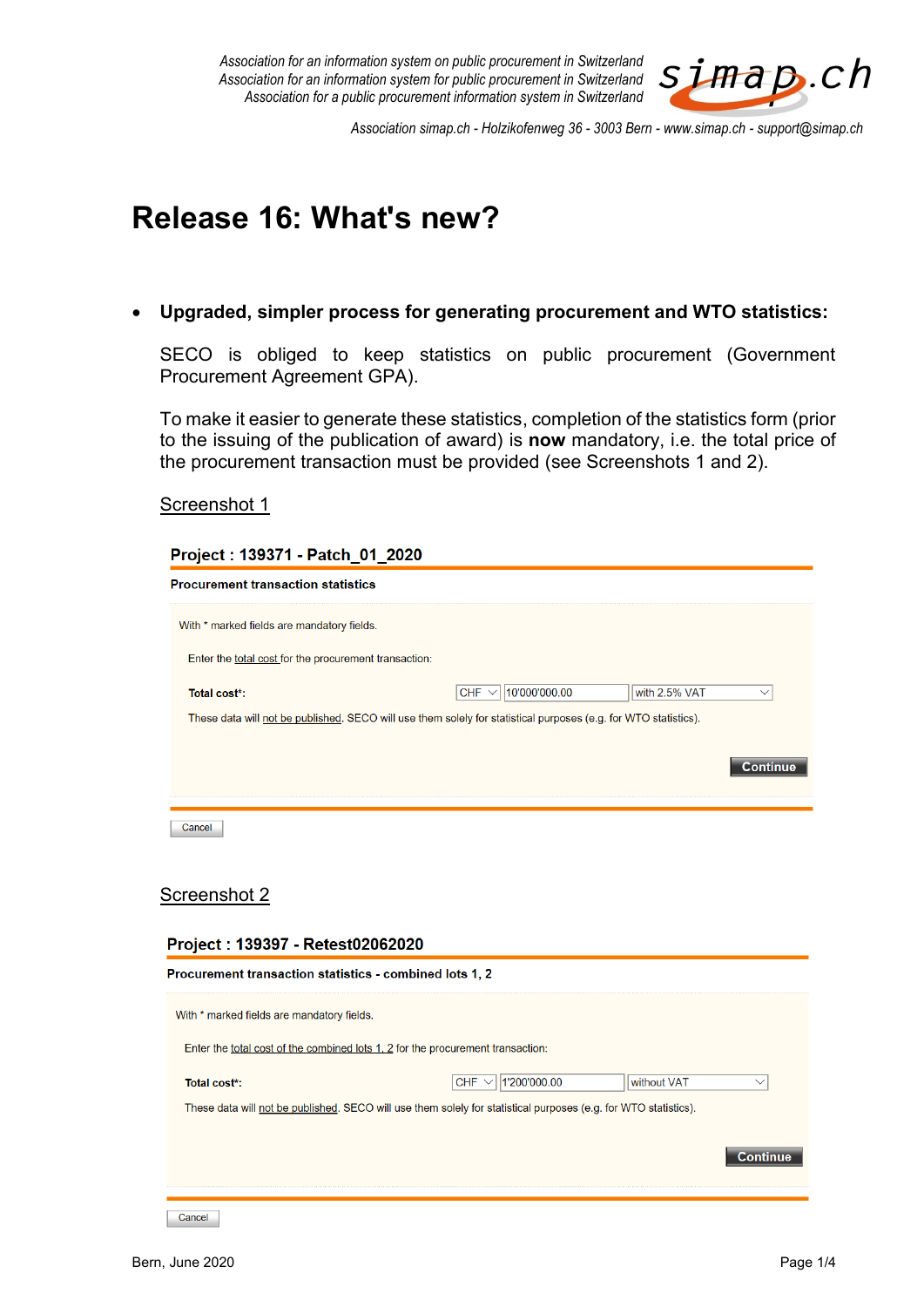This information will not appear in the publication of award.

To simplify the process, a 'Fill out the statistics form' prompt will appear after the award information has been entered (see Figure 3):

Screenshot 3

# Project: 139395 - Retest02062020

| User: Beschaffung012020 |                                     |  |
|-------------------------|-------------------------------------|--|
|                         | <b>Fill out the statistics form</b> |  |
| Fill in now             | Fill in later                       |  |

If the total price of the procurement/individual lots/combined lots has already been provided in the award information, it will appear automatically in the statistics form. However, if the contract has been awarded to more than one bidder, the total price field will be empty. The same applies if no price or a price range was provided in the award information. In these instances, the total price of the procurement transaction must be entered manually.

As previously stated, the provision of this information is mandatory, which means that the publication of award cannot be issued until these statistics have been provided.

If the button (see Figure 3) "Fill in later" is selected, the price statistics must be entered before the publication of award is released. The following button  $-\Box$ Procurement transaction statistics – has therefore been added to 'Functions' on the Project Manager page (see Screenshot 4).

| $-1.5$<br><b>Publications</b> |                        |                   |              |  |                    |                        |   |                |
|-------------------------------|------------------------|-------------------|--------------|--|--------------------|------------------------|---|----------------|
| Status <b>U</b>               | <b>Updated</b>         | Document no. Type |              |  | Language Pub. date | <b>Functions</b>       |   |                |
| Created                       | 17.06.20, 14:54 913757 |                   | Adjudication |  | 18.06.20           | $\overline{\otimes}$ D | 雫 | $\blacksquare$ |

These statistics can still be amended after the publication of award has been issued.

Screenshot 4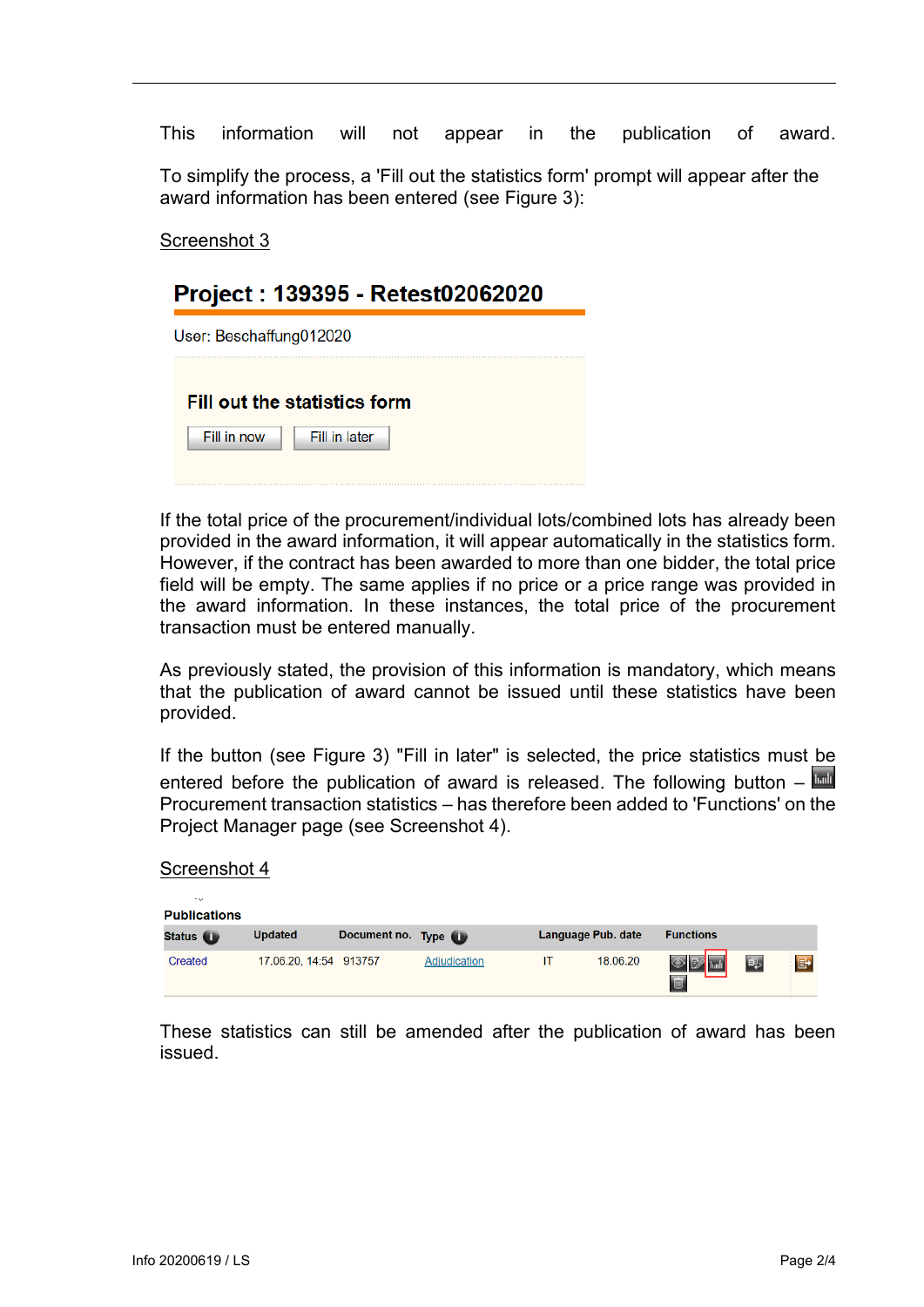#### Generation of statistics

An overview of **WTO Statistics 5** is now provided in an Excel sheet (5 a, b, c) (see Screenshot 5).

#### Screenshot 5

| <b>TO</b>         |                                                                               |                                                     |                 |  |
|-------------------|-------------------------------------------------------------------------------|-----------------------------------------------------|-----------------|--|
| 11                | <b>Entités adjudicatrices</b><br><b>Beschaffungsstellen</b>                   | Valeur en CHF<br><b>Wert in CHF</b><br><b>TOTAL</b> | <b>CPV Code</b> |  |
| $12 \overline{ }$ | Office fédéral de l'informatique et de la télécommunication                   | 1'000'000                                           |                 |  |
| 13 <sup>°</sup>   | Secrétariat d'Etat à l'économie                                               | 1'000'000                                           |                 |  |
| 14                | Secrétariat d'Etat à l'économie                                               | 888'888                                             |                 |  |
| 15 <sup>7</sup>   | <b>TOTAL</b>                                                                  | 2'888'888                                           |                 |  |
| 16                |                                                                               |                                                     |                 |  |
| 17                |                                                                               |                                                     |                 |  |
| 18                | * Relatif au Code CPV / bezogen auf CPV Code                                  |                                                     |                 |  |
| 19                | Statistique indiquant les marchés limités (procédure de gré à gré) lettre b). |                                                     |                 |  |
| Bereit            | lettre b)<br>lettre c)<br>lettre a)<br>$^{(+)}$<br>體                          |                                                     |                 |  |

SDRs are no longer shown in the WTO statistics; all price information is given in CHF.

#### **Change to the 'Additional information' section of the standard 'Bidder data' form**

From the wording in the 'Additional information' section of the standard 'Bidder data' form (see Screenshot 6), it was not clear whether the 'Number of employees' included apprentices or not. In the interests of clarity, the wording of the following fields have been amended in line with the terminology used in the legislation:

Previously: 'Number of employees'; new: "Number of employees (FTE), incl. apprentices'.

Previously: 'Number of apprentices'; new: "Number of apprentices in training'.